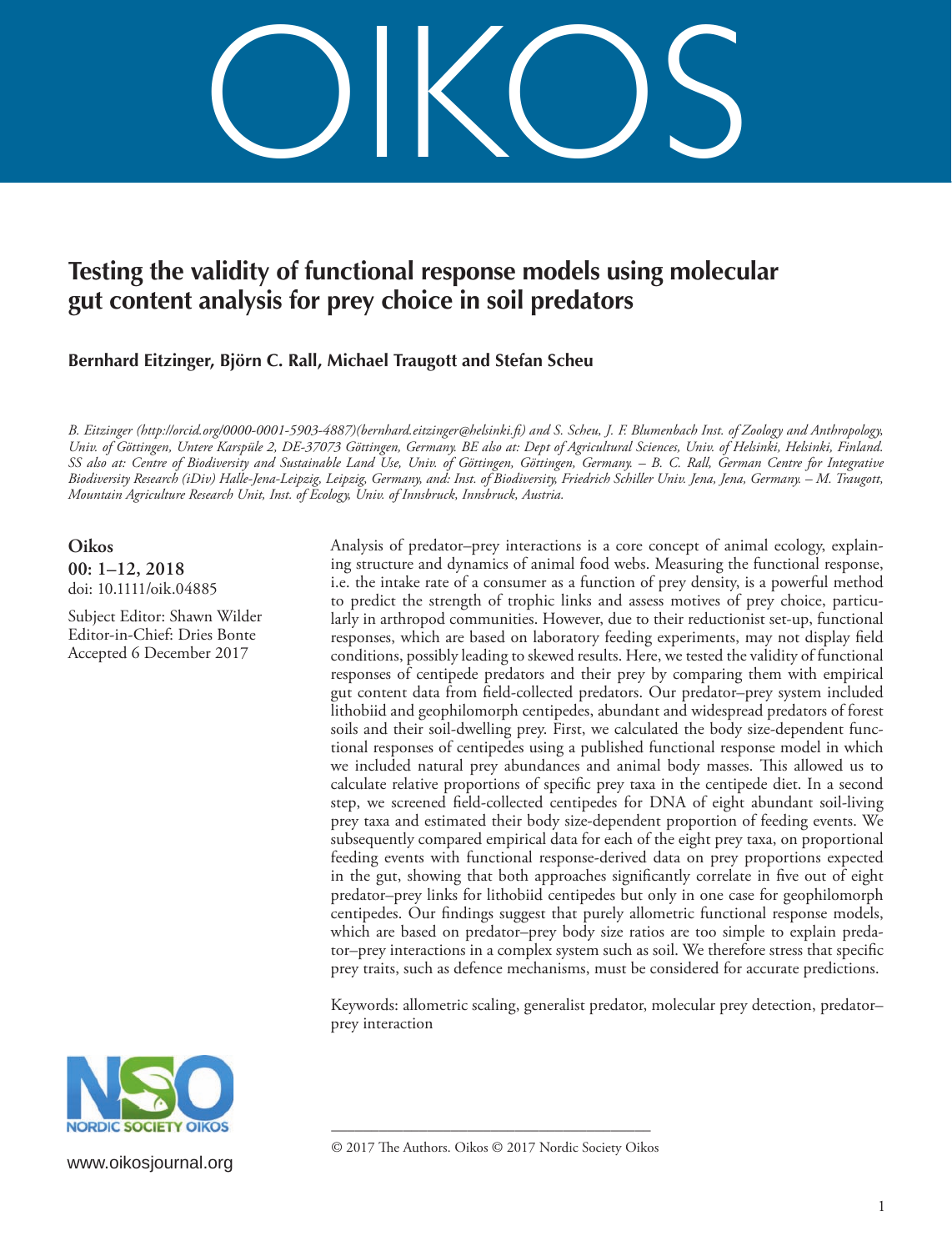# **Introduction**

Analysis of consumer–resource interactions is key to understand the structure and dynamics of food webs, eventually explaining composition, stability and development of communities and ecological processes coupled with them. Depending on the specific question and scale of feeding interactions, ecologists are able to select from a broad spectrum of methods, from field observations to tracking of nutrients and DNA in the consumer's body (Nielsen et al. 2017). Measuring the functional response, i.e. the intake rate of a consumer (hereafter referred to as predator) as a function of food resource (hereafter referred to as prey) density has been demonstrated to be a powerful method to assess the interaction strength (Holling 1959). Based on a small set of parameters including densities and body sizes of prey and predator, functional response models allow predicting general patterns and mechanisms of trophic interactions in very different systems, spanning from *Daphnia* water fleas feeding on phytoplankton to wolf packs preying on moose (Messier 1994, Sarnelle and Wilson 2008). The approach allows investigating the strength of feeding interactions on a large scale and can be modified to include changes in body size (Hansen et al. 1997, Pawar et al. 2012, Rall et al. 2012), ambient temperature (Hansen et al. 1997, Englund et al. 2011, Rall et al. 2012) as well as habitat structure (Hauzy et al. 2010, Kalinkat et al. 2013a, Kalinkat and Rall 2015).

The simplicity of functional responses, however, may not depict interaction strength of predator–prey links in the field. Functional responses, in particular those of invertebrates, are typically based on single predator–prey laboratory feeding trials, which lack many characteristics of natural settings. Among these are, for example, habitat structure, competitors and alternative prey (but see Skalski and Gilliam 2001, Elliott 2004, 2006, Vucic-Pestic et al. 2010a, b, Kalinkat et al. 2011, Lang et al. 2011, DeLong 2014, Kalinkat and Rall 2015, Barrios-O'Neill et al. 2015, 2016, as overview for exceptions). Especially the labour-intensive characteristics of functional response experiments hindered till now to generate enough data to create an empirical based comprehensive framework unifying combined effects of body mass, habitat structure, mutual interference and the effect of alternative prey. Thus, the majority functional response models based on idealized laboratory settings (one prey type, a fixed number of predators, none to simple habitat structures) may be of limited use to predict feeding interactions in the field. To test the predictive power of functional response models and evaluate the accuracy in reflecting natural feeding interactions, we compare the outcome of a laboratory-based allometric multi-species functional response model ignoring taxonomic differences of predators and prey with empirically measured trophic interactions using DNA-based gut content analysis from the field.

DNA-based molecular gut content analysis offers a stateof-the-art technique (Pompanon et al. 2012, Traugott et al. 2013, Nielsen et al. 2017) to identify trophic links in various systems including sea shores (Peters et al. 2014), arctic tundra (Wirta et al. 2015) and arable soils (Wallinger et al. 2014). Using specifically designed PCR assays targeting prey DNA in a predator's gut, species-specific trophic interactions can be tracked, allowing to unravel trophic links in unprecedented detail (Eitzinger et al. 2013, Traugott et al. 2013, Nielsen et al. 2017). The frequency at which specific prey is detected in field-collected predators provides a good proxy for trophic interaction strength (Traugott et al. 2013, Baker et al. 2014). Hence, molecular gut content analysis allows to empirically assess complex trophic interactions in the field and provides the opportunity to evaluate functional response models under natural settings.

We adopted this approach, for the first time, using a soil predator–prey system in European deciduous forests. We examined the body size-dependent predation frequency on abundant prey of centipedes (Chilopoda, Myriapoda), widespread generalist predators in the litter and soil layers of temperate forests (Lewis 1981, Poser 1988). Moreover, we use predictive models from laboratory functional response experiments and compare these with field-measured trophic links. This allows for evaluating the suitability and effectiveness of functional response models for analysing trophic interactions in a complex soil system.

Centipedes, in particular lithobiid (Lithobiidae) and geophilomorph (Geophilomorpha) species, prey on a variety of prey taxa including Collembola, Diptera larvae and Lumbricidae (Günther et al. 2014). Lithobiids predominantly colonize the litter layer and perform a sit-and-wait strategy of prey capture, whereas geophilomorph centipedes are active hunters in crevices of the mineral soil (Lewis 1981, Poser 1988). Prey capture of centipedes specifically depends on body size, indicating an allometric relationship between predator and prey size (Schneider et al. 2012, Günther et al. 2014). Typically, small predators have narrow diets while large predators feed on a wider range of prey including taxa from the same trophic level, i.e. intraguild prey (Woodward and Hildrew 2002, Riede et al. 2011). Body size-dependent prey-switching, coupled with feeding on intraguild prey may be a key factor reducing dietary niche overlap (Woodward and Hildrew 2002). Moreover, it might explain coexistence of different centipede species and other predators in forest soils. Studies employing functional response models suggest that body size acts as a supertrait, explaining most of the variance in predator–prey interactions in soil systems (Vucic-Pestic et al. 2010a, Kalinkat et al. 2013b). Hence, allometry-based functional response models may be applied to many different predator–prey interactions.

Based on the generalised allometric functional response model by Kalinkat et al. (2013b), we calculated body sizedependent trophic interaction strength of centipede predators as a function of natural abundances of different prey groups present in soil of unmanaged beech forests in central Germany. We then analysed the gut content of field-collected centipedes from the same forests using nine group- and five species-specific primers for DNA of abundant prey taxa.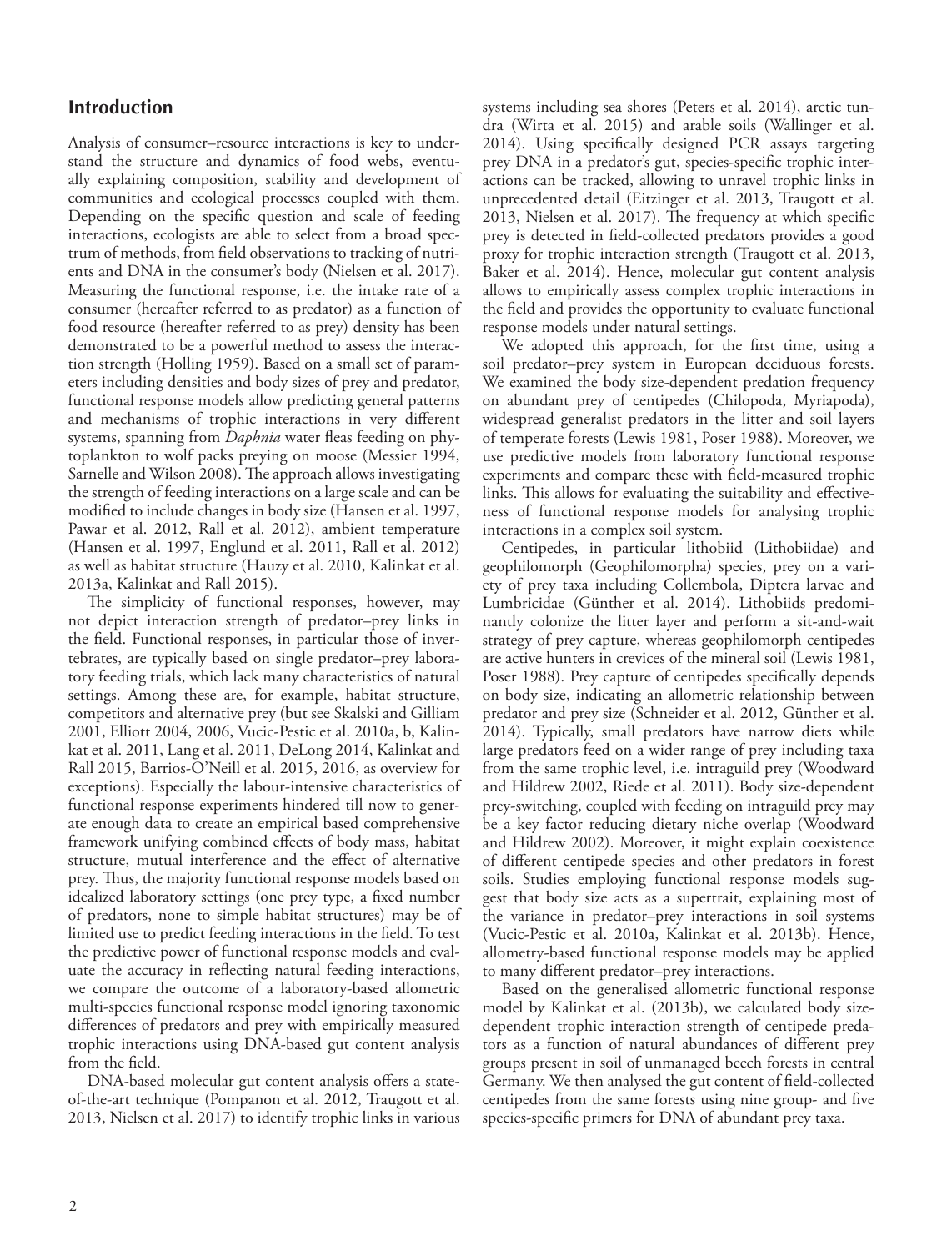We hypothesized that 1) the strength of actual feeding interactions of centipedes in the field is driven by predator– prey body size ratios, and that 2) actual feeding interactions in a complex system such as soil may not fully predicted by allometric functional response models.

# **Material and methods**

## **Sampling of predator and prey individuals**

Invertebrate predators were collected in four unmanaged beech forests  $(>120$  years old) within the national park Hainich (Mülverstedt, Thuringia, Germany). Each study plot spanned 1 ha and formed part of the Biodiversity Exploratories, an integrated biodiversity project (Fischer et al. 2010). To investigate trophic links during periods of maximum invertebrate activity, we sampled animals in autumn and spring/early summer, each represented by four sampling dates (8, 20 and 28 October, 3 November 2009; 15, 24 and 29 June and 8 July 2010). Centipedes were collected by sieving litter (i.e. the L horizon consisting of little decomposed plant material; ca 5 cm deep) of the beech forest soil until we had sampled a minimum of 15 individuals per plot and date. Specimens were transferred individually to 1.5 ml microcentrifuge tubes, cooled in transport boxes, freeze-killed and stored at the same day at –20°C.

To record the species spectrum and abundance of prey organisms, two large (20 cm diameter, 10 cm deep) and two small (5 cm diameter, 10 cm deep) soil cores per plot were taken in May of 2008 and 2011 (Klarner et al. 2014). Animals were extracted using a high gradient extractor (Kempson et al. 1963), stored in 75% ethanol and identified to species level (except dipteran larvae). Additionally, earthworms were collected by hand after application of mustard solution (Eisenhauer et al. 2008). Average densities between the two sampling dates were taken to represent prey density at the sampling dates of centipedes. While collection of prey and predators took place in different years, we assume this to be justified as soil arthropod composition and density does not change significantly between years for most prey (Bengtsson 1994, Bluhm et al. 2016, Pollierer and Scheu 2017). A separate analysis of prey animal densities between years showed that soil arthropod composition and density indeed did not change significantly for most prey, except for oribatid mites (one-way ANOVA,  $F=25.99$ ,  $p=0.00223$ , Supplementary material Appendix 1 Table A1).

A total of 532 field-caught *Lithobius* spp. and 65 geophilomorph centipedes were – if possible – identified to species level using the keys of Eason (1964) and Latzel (1880). Further, we determined developmental stages and body length of each individual. We used several mass–length regressions to calculate predator and prey body masses, which could then be used in the functional response model. Body mass of lithobiid centipedes was calculated using the following equation:

$$
\log_{10} M = 2.32784 \times \log_{10} L - 1.24015 \tag{1}
$$

with fresh body mass (*M*) and body length (*L*) of individuals. The equation is based on body length–body mass relationship of 560 lithobiid individuals used in laboratory studies (Eitzinger et al. 2014). Based on body size of collected specimens from the study plot, the body mass of geophilomorph centipedes and all prey taxa was calculated using mass–length regressions given in Gowing and Recher (1984) and Mercer et al. (2001). Note, that we used order-specific equations, except for lithobiid centipedes and staphylinid beetles, which were based on family level. Body mass (for predator and prey) and prey abundance were log<sub>10</sub>-transformed prior to statistical analyses.

# **DNA extraction**

We extracted DNA of whole centipedes including prey DNA using a CTAB-based DNA extraction protocol (Juen and Traugott 2005) with modifications given in Eitzinger et al. (2013). DNA extracts were purified using Geneclean Kit (MP Biomedicals, Solon, OH, USA). To test for cross contamination of samples, a blank control (containing DNAfree water instead of animal tissue) was included within each batch of 47 individuals. No contamination was found when testing these controls using the universal invertebrate primer pair LCO1490/HCO2198 (Folmer et al. 1994) amplifying a ca 700 bp fragment of the cytochrome c oxidase subunit I gene (*COI*). Each 10 µl PCR contained 5 µl PCR SuperHot Mastermix  $(2\times)$ (Geneaxxon, Ulm, Germany), 1.25 mM MgCl<sub>2</sub>, 0.5 µl bovine serum albumin (BSA, 3%), 0.5 µM of each primer and 3 µl of DNA extract. PCR cycling conditions were 95°C for 10 min followed by 35 cycles at 95°C for 30 s, 48°C for 30 s, 72°C for 90 s and a final elongation at 72°C for 10 min. PCR products were separated in 1% ethidium bromide-stained agarose gels and visualized under UV-light.

### **Screening predators for prey DNA**

All centipede DNA extracts were screened for DNA of Araneae, Collembola, Diptera, Gamasida, Isopoda, Lumbricidae, Oribatida and Staphylinidae using group-specific primers (Eitzinger et al. 2013). PCR mixes and thermocycling conditions were the same as above only differing in the primers used, an elongation step at 72°C for 45 s and the primer pair-specific annealing temperature (for primers and annealing temperature see Supplementary material Appendix 1 Table A2). DNA extracts of geophilomorph centipedes were tested additionally for consumption of *Lithobius* spp. intraguild prey. All predator samples scoring positive for Collembola were subsequently tested for *Ceratophysella denticulata*, *Folsomia quadrioculata*, *Lepidocyrtus lanuginosus*, *Pogonognathellus longicornis* and *Protaphorura armata* (the five collembolan species showing highest densities in our plots in Supplementary material Appendix 1 Table A2).

Specificity of the PCR assays was guaranteed by testing against a set of up to 119 non-target organisms present on the study sites (Eitzinger et al. 2013). PCR products were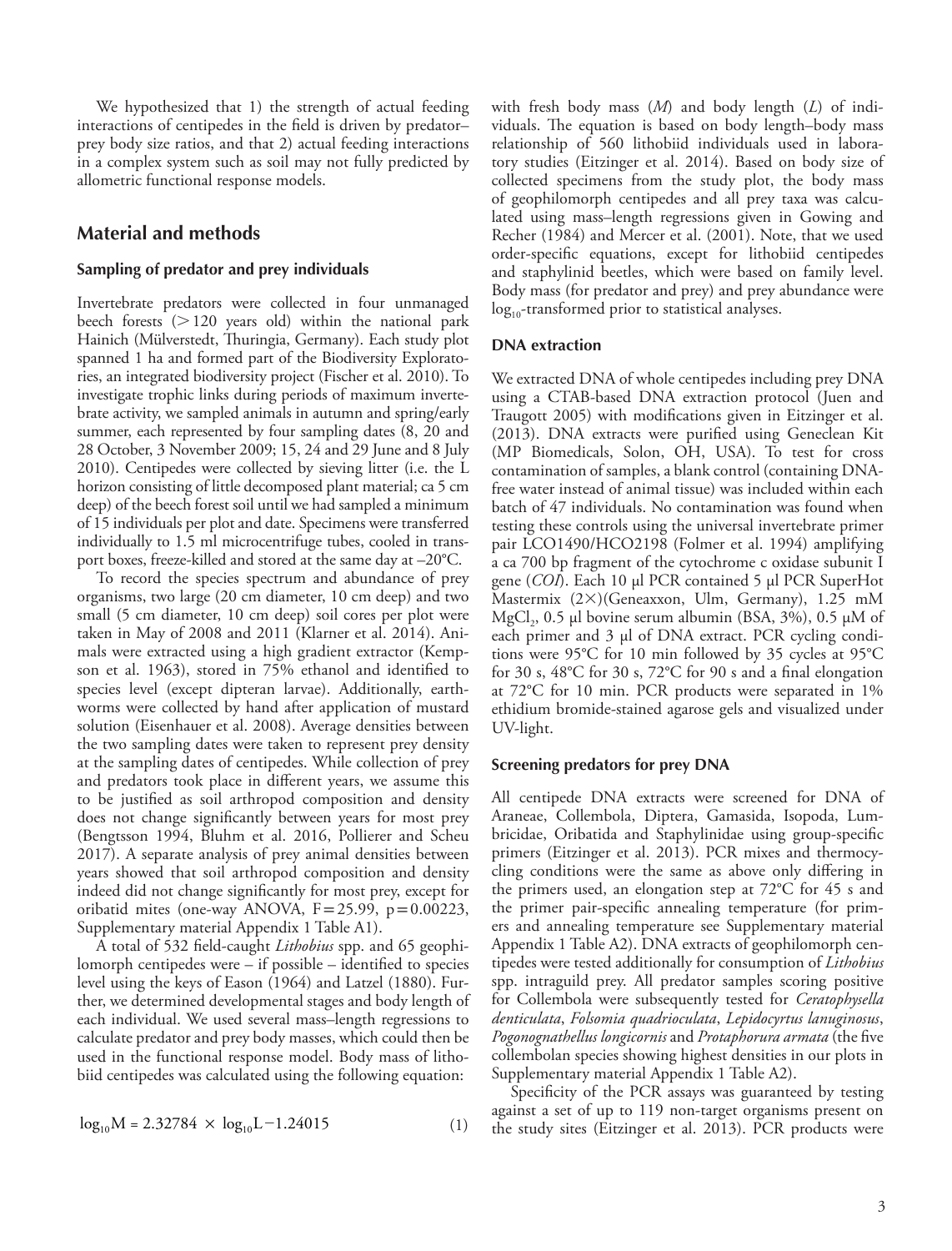separated using the capillary electrophoresis system QIAxcel; fragments of the expected size and a relative fluorescent value  $\geq 0.1$  RFU were scored as positive. DNA extracts showing no amplification were re-tested once.

## **Statistical analysis of prey DNA detection rates**

To compare prey DNA detection rates between predator taxa at the  $p<0.05$  level, 95% tilting confidence intervals (CI; Hesterberg et al. 2003) were calculated by 9999 bootstrap resamples using s-plus 8.0 (Insightful Corporations). We analysed relationship between prey DNA detection rates and several independent variables using generalized linear models (GLM) in R ver. 2.12.2 ( $\leq$  www.r-project.org $>$ ) using the function 'glm' {stats}.

For lithobiid centipedes, independent variables were predator body mass, square of predator body mass, predator development stage (immature or adult) and prey taxon. For geophilomorph centipedes, independent variables were predator body mass, square of predator body mass and prey taxon. We did not include 'predator species' as independent variable in our model, as many (particularly non-adult) individuals could not be identified to species level. Also, we refrained from including 'predator individual' as a random effect in the model, as during the model selection process we saw that the effects of body size would have been captured by such random effect. Prey DNA detection data was coded as binary (prey DNA present or absent). As predator body size and different prey tissue qualities (i.e. sclerotized versu nonsclerotized prey) do not affect prey DNA detection success in centipedes (Eitzinger et al. 2014), comparisons between different predator sizes and prey types is justified.

Starting from a full model, including all these predator and prey traits, we selected the most parsimonious model based on comparisons of Akaike information criterion (AIC, Burnham and Anderson 2004) using the function 'dredge' in the R package 'MuMIn' (Supplementary material Appendix 1 Table A3–A4).

# **Calculation of relative feeding rates based on functional response models**

A multi-prey functional response model was used to calculate feeding rates (*F)* of centipede predator (*i*) and prey (*j*) when alternative prey organisms (*k*) are present (note that *k* includes *j*; Kalinkat et al. 2011):

$$
F_{ij} = \frac{b_{ij} N_j^{1+q_{ij}}}{1 + \sum_{k=1}^{k=n} b_{ik} h_{ik} N_k^{1+q_{ik}}}
$$
(2)

prey density  $(N \text{ ;individuals } m^{-2})$ , the number of alternative prey items (*n)*, the handling time (*h* [s]; time for killing, ingesting and digesting prey), the capture coefficient (*b*) and the scaling exponent (*q*) that converts hyperbolic type II  $(q=0)$  into sigmoid type III  $(q>0)$  functional responses (Kalinkat et al. 2013b). We used prey-specific body masses [g] and values for generalised allometric functional response (Kalinkat et al. 2013b) to calculate *b*, *h* and *q* for each of the eight prey groups, that we tested for in molecular gut content analysis, and added plot-specific prey density data. For each of the four plots, the relative proportion of each of the eight prey-specific feeding rates from the overall prey feeding rates was then calculated, resulting in 32 individual prey- and plotspecific feeding ratios, *Frel*:

$$
Frel_{ij} = \frac{F_{ij}}{\sum_{k=1}^{k=n} F_{ik}}
$$
 (3)

Using the molecular gut content data of all lithobiid respectively geophilomorph predators from all plots combined, we then calculated the proportion of predators tested positive for DNA of each one of the eight prey taxa. Then, we compared the relative feeding rates with the proportion of prey DNApositive predators using Pearson's correlation coefficient in R 2.12.2.

### **Data deposition**

Data available from the Dryad Digital Repository:  $\leq$ http:// dx.doi.org/10.5061/dryad.31t0k  $>$  (Eitzinger et al. 2017).

# **Results**

### **Centipede community**

Among the 597 centipedes collected during the sampling periods, nine species of lithobiid (*Lithobius aulacopus*, *L. crassipes*, *L. curtipes*, *L. dentatus*, *L. melanops*, *L. muticus*, *L. mutabilis*, *L. nodulipes* and *L. piceus*) and three species of geophilomorph centipedes (*Geophilus* sp., *Schendyla nemorensis*, *Strigamia acuminata*) of both sexes and different developmental stages were identified. Body sizes/body masses ranged between 2–18 mm / 0.28–48.07 mg in lithobiids and 8–47 mm / 1.58–16.70 mg in geophilomorph centipedes.

# **Prey DNA screening**

A total of 532 *Lithobius* spp. and 65 geophilomorph centipedes collected at the eight sampling dates were tested for DNA of all of the eight prey taxa. Per sampling date 41–91 *Lithobius* spp. and 4–12 geophilomorph centipedes were investigated.

In 241 *Lithobius* individuals and 32 geophilomorph centipedes DNA of at least one prey taxon could be detected. Lithobiid predators were significantly more often testing positive for Collembola than for any other prey group (Fig. 1A). Detection rates of Diptera and Lumbricidae were significantly higher than those of other prey, such as Isopoda and Oribatida. Intraguild prey, such as Gamasida and Araneae, formed only a minor fraction of lithobiid prey. In 69 predator individuals two or three prey taxa were detected simultaneously. The lithobiids which tested positive with the general Collembola primers ( $n=141$ ) consumed significantly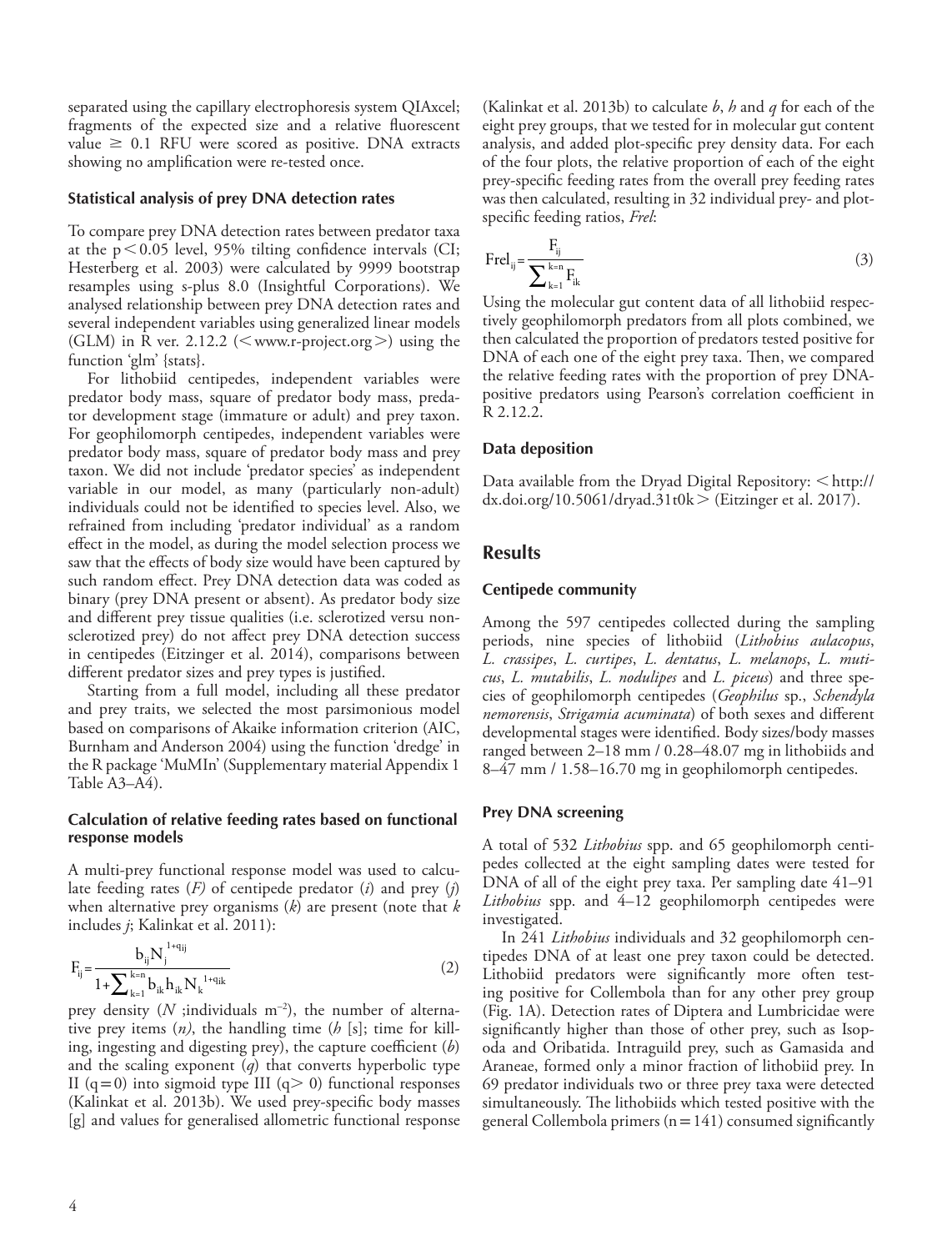

Figure 1. Prey detection rates of lithobiid (A; n = 532) and geophilomorph centipedes (C; n = 65) sampled in autumn 2009 and spring 2010. Specimens tested positive for Collembola prey (B; n=141) further were tested for Collembola prey species. Error bars indicate 95% confidence intervals and letters denote significant differences in DNA detection rates at  $p < 0.05$ .

more often *Folsomia quadrioculata* than any other of the four tested Collembola species (Fig. 1B).

In geophilomorph centipedes, prey detection rates of Collembola and Diptera were significantly higher than those of Oribatida. Lumbricidae, Isopoda, Staphylinidae, and intraguild prey Araneae and Gamasida were less often detected (Fig. 1C). None of the geophilomorph centipedes were tested positive for potential intraguild prey *Lithobius* or any of the five Collembola species. In 14 geophilomorph centipedes two or three prey taxa were detected simultaneously.

#### **DNA detection frequencies in centipede predators**

We selected the most parsimonious model based on AIC comparison within a delta AIC of 2 (Supplementary material Appendix 1 Table A3), thereby rejecting models containing factor development stage. Overall, prey DNA detection frequencies (i.e. the proportion of predators testing positive for a specific prey) of lithobiid centipedes was significantly affected by predator body mass and prey taxon (Table 1). For Collembola and Lumbricidae prey, the proportion of prey-positive predators in relation to predator body mass followed a unimodal curve, peaking at medium lithobiid body masses of 6.3 mg and 4.9 mg, respectively (Fig. 2). In contrast, detection frequency of Diptera prey increased exponentially with predator body mass, indicating that Diptera are increasingly fed on by larger lithobiids while being rejected by smaller ones. The generally very low prey detection frequencies for Oribatida, Gamasida, Staphylinidae and Isopoda also increased with predator body mass, with the curve flattening at 25, 60, 62 and 69 mg predator body mass, respectively. In contrast, low detection

Table 1. Results of generalized linear model (GLM) on the effect of predator body mass, square of predator body mass, prey taxon and the two-way interactions on the prey DNA detection rates in lithobiid predators. Significant effects are highlighted in bold. df: degrees of freedom.

| Variable                                                 | dt | <b>Deviance</b> | Resid. df | Resid. Dev | $p(>\vert\chi\vert)$ |
|----------------------------------------------------------|----|-----------------|-----------|------------|----------------------|
| <b>NULL</b>                                              |    |                 | 4247      | 2270.2     |                      |
| $Log10$ predator body mass                               |    | 5.38            | 4246      | 2264.8     | 0.0204               |
| Prey taxon                                               |    | 386.35          | 4239      | 1878.5     | < 0.001              |
| $Log10$ predator body mass <sup>2</sup>                  |    | 0.61            | 4238      | 1877.9     | 0.4352               |
| $\text{Log}_{10}$ predator body mass $\times$ prey taxon |    | 18.44           | 4231      | 1859.5     | 0.0101               |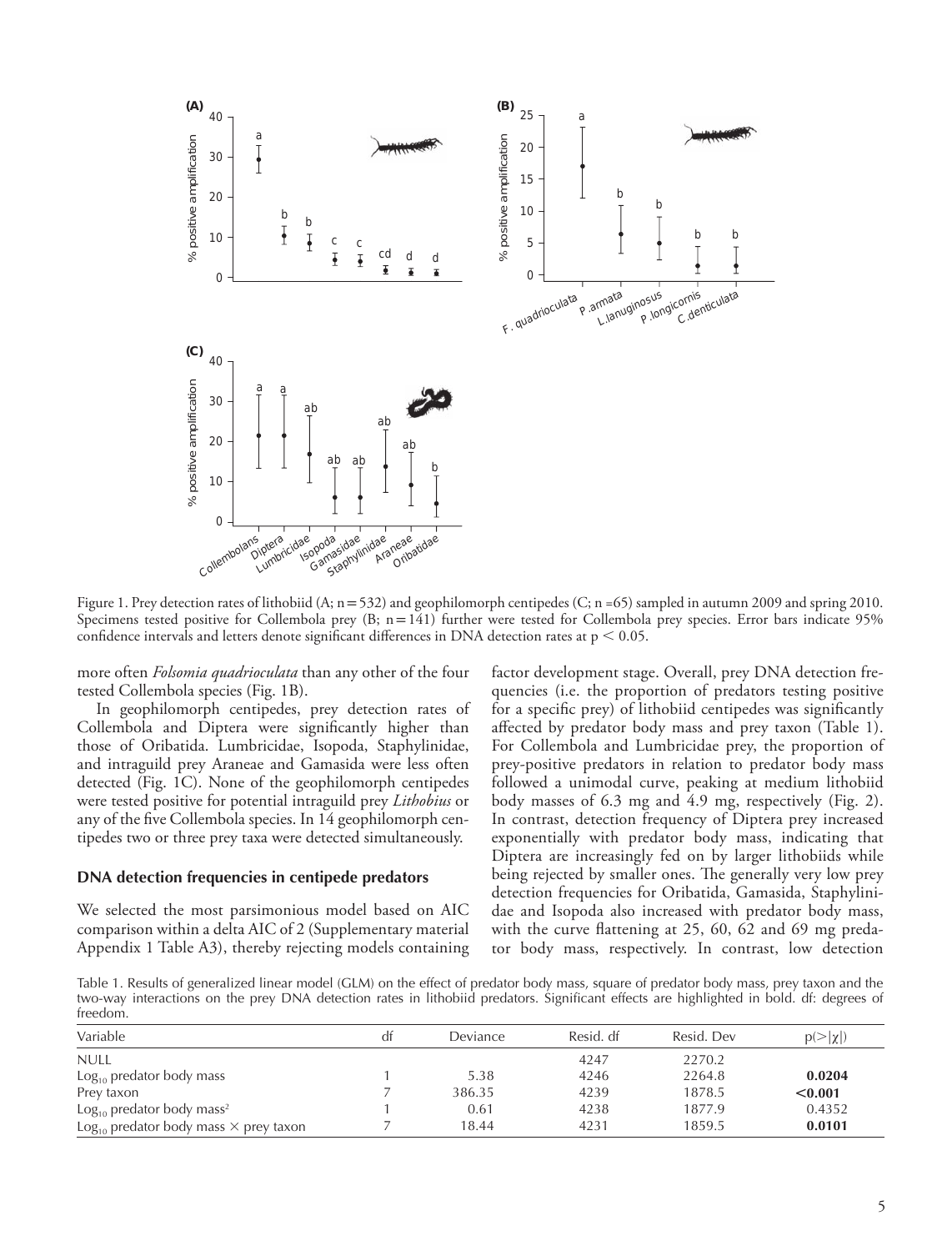

Figure 2. Body-size-dependent probability of positive prey-DNA detection of eight taxa (Araneae, Collembola, Diptera, Gamasida, Isopoda, Lumbricidae, Oribatida, Staphylinidae) in lithobiid centipedes (n=532) sampled in autumn 2009 and spring 2010 (black line); rugs on top and bottom of each diagram display single data points with values 1 or 0. The body-size-dependent proportion of eight prey taxa in the diet of centipede predators as based on the functional response model using abundance and body-size data of invertebrates sampled in autumn 2009 and spring 2010 is presented in green; upper and lower limit indicate highest and lowest diet proportion in the four forest plots.

frequencies of Araneae, another intraguild prey, i.e. showed a steady decrease with body mass.

Prey DNA detection frequencies of geophilomorph centipedes also varied with predator body mass (Table 2). In contrast to lithobiids, detection rates followed a unimodal curve for each of the prey taxa (Fig. 3) indicating highest feeding rates for medium-sized predator individuals.

# **Relative prey proportions according to functional response models**

Proportions of prey items in the gut of a single predator as predicted by a multi-preyfunctional response model, showed that small mesofauna prey Collembola, Gamasida and Oribatida accounted for most of the diet of lithobiid and geophilomorph centipedes (Fig. 2, 3). However, the proportions of prey varied with predator body mass showing a bimodal relationship. Highest proportion of Collembola prey – almost 100% – were calculated for medium-sized lithobiid and geophilomorph centipedes, while large individuals of both centipede groups had highest prey proportions – also 85–100% – of Oribatida and to a lesser extent – 20–30% – of Gamasida. Other than mesofauna prey, only proportions of Diptera and Isopoda prey increased slightly at high predator body masses, while Araneae, Staphylinidae and Lumbricidae did not form part of the diet of lithobiid and geophilomorph centipede predators at all.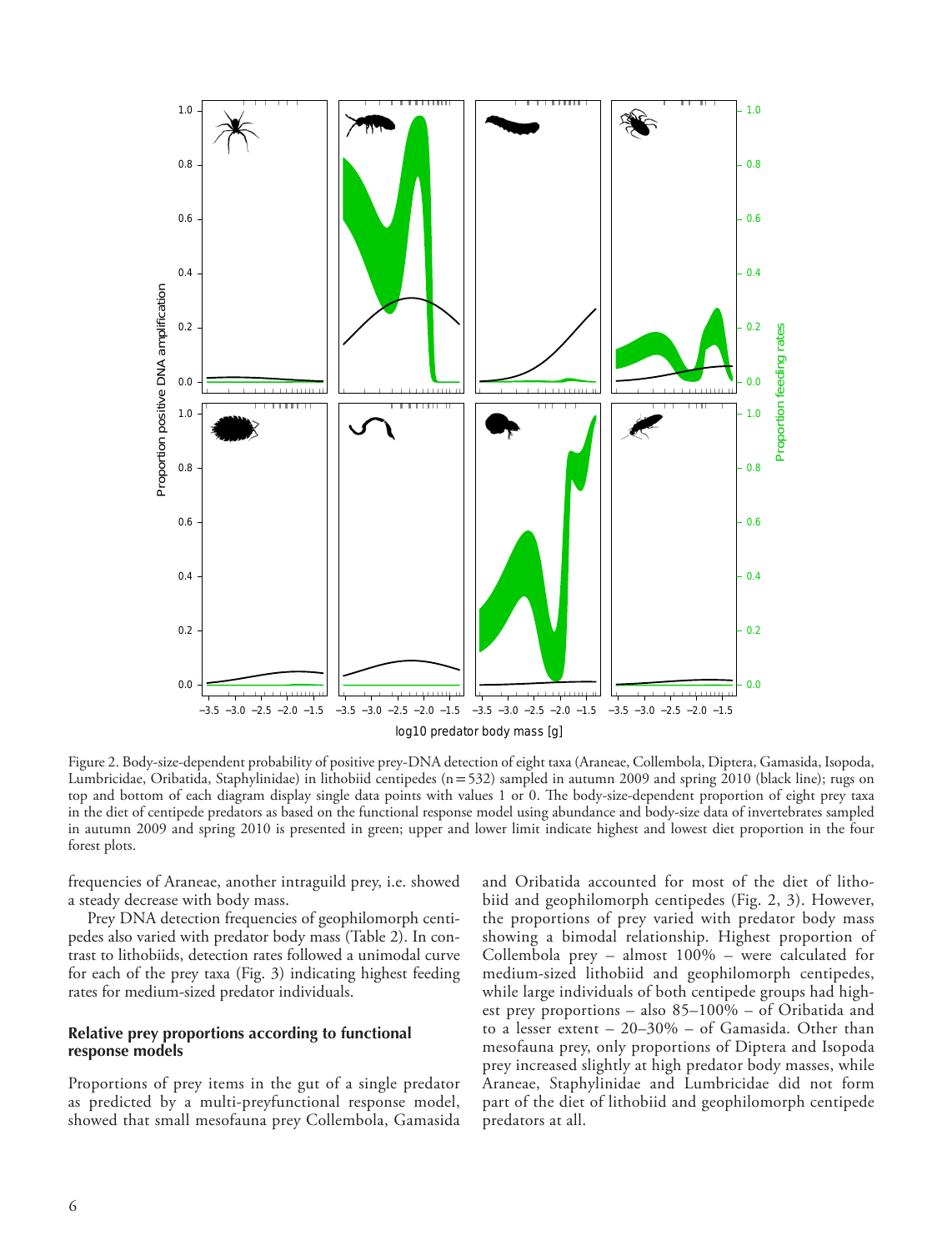Table 2. Results of generalized linear model (GLM) on the effect of predator body mass, square of predator body mass, prey taxon and the two-way interactions on the detection of prey DNA in geophilomorph centipedes. Significant effects are highlighted in bold. df: degrees of freedom.

| Variable                                   | df |       |     | Deviance Resid. df Resid. Dev | $p(>\vert \chi \vert)$ |
|--------------------------------------------|----|-------|-----|-------------------------------|------------------------|
| <b>NULL</b>                                |    |       | 519 | 391.84                        |                        |
| $Log10$ predator<br>body mass              |    | 6.39  | 518 | 385.45                        | 0.0115                 |
| $Log10$ predator<br>body mass <sup>2</sup> |    | 5.25  | 517 | 380.20                        | 0.0219                 |
| Prev taxon                                 |    | 20.89 | 510 | 359.31                        | 0.0039                 |

# **Comparison of relative prey proportions with prey proportions of predators testing prey-positive**

The visual comparison of body-size dependent relative prey proportions in centipede predators with body size-dependent proportion of centipede predator individuals testing positive for a specific prey DNA (Fig. 2, 3) illustrates major dissimilarities of both approaches. First, high relative prey proportions for mesofauna prey are not reflected in DNA detection frequencies. Second, DNA analysis reveals (though low) feeding on a total of eight prey groups, which is more than the three mesofauna taxa plus Diptera prey as calculated from the functional responses.



Figure 3. Body-size-dependent probability of positive prey-DNA detection of eight taxa (Araneae, Collembola, Diptera, Gamasida, Isopoda, Lumbricidae, Oribatida, Staphylinidae) in geophilomorph centipedes (n=65) collected in autumn 2009 and spring 2010 (black line). Rugs on top and bottom of each diagram display single data points with values 1 or 0. The body-size-dependent proportion of eight prey taxa in the diet of centipede predators as based on the functional response model using abundance and body-size data of invertebrates sampled in autumn 2009 and spring 2010 is presented in blue; upper and lower limit indicate highest and lowest diet proportion in the four forest plots.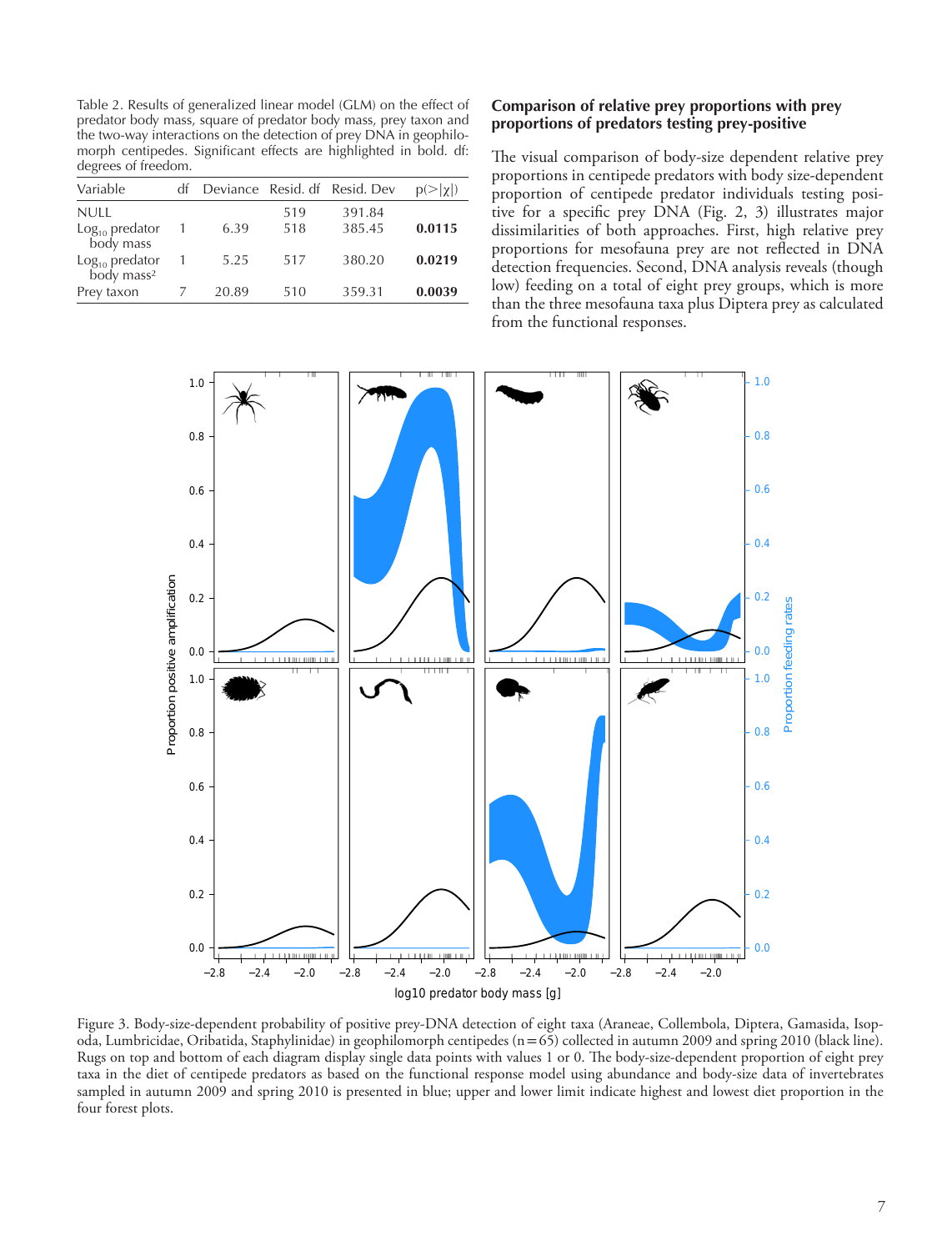Table 3. Results of Pearson correlation between body-size dependent relative prey proportions with body-size dependent proportion of centipede predator individuals testing positive for a specific prey DNA in centipede predator groups lithobiidae and geophilomorpha respectively. Significant correlations ( $p < 0.05$ ) are highlighted in bold. df: degrees of freedom.

|                | Lithobiidae                     |     |         |           | Geophilomorpha                  |    |                      |             |
|----------------|---------------------------------|-----|---------|-----------|---------------------------------|----|----------------------|-------------|
| Prey group     | Pearson correlation coefficient | dt  | p-value | t-value   | Pearson correlation coefficient | df | p-value              | t-value     |
| Araneae        | $-0.5880032$                    | 529 | < 0.001 | $-16.72$  | $-0.04647756$                   | 63 | 131<br>$0.7^{\circ}$ | $-0.3693$   |
| Collembola     | 0.6725674                       | 529 | < 0.001 | 20.903    | 0.2639361                       | 63 | 0.0336               | 2.1719      |
| Diptera        | 0.3086715                       | 529 | < 0.001 | 7.4639    | $-0.1412212$                    | 63 | 0.2618               | $-1.1323$   |
| Gamasida       | $-0.1025666$                    | 529 | 0.0181  | $-2.3715$ | $-0.4392583$                    | 63 | < 0.001              | $-3.881$    |
| <b>Isopoda</b> | 0.3880475                       | 529 | < 0.001 | 9.6839    | $-0.002885686$                  | 63 | 0.9818               | $-0.022905$ |
| Lumbricidae    | $-0.2935069$                    | 529 | < 0.001 | $-7.0617$ | 0.1688685                       | 63 | 0.1787               | 1.3599      |
| Oribatida      | 0.1268986                       | 529 | 0.0034  | 2.9425    | $-0.3002077$                    | 63 | 0.0151               | $-2.498$    |
| Staphylinidae  | 0.4235126                       | 529 | < 0.001 | 10.753    | $-0.02655692$                   | 63 | 0.8337               | $-0.21086$  |

For most prey, the two methods show diverging effects of predator body size. Only in the case of Collembola (in lithobiids and geophilomorphs), and to a lesser extent for Diptera and Gamasida (only in lithobiids) the pattern of body size-dependent feeding was similar.

To check for similarity patterns between the two methods we inspected correlations using Pearson correlation coefficient. In lithobiid centipedes relative prey proportions correlated significantly with the proportion of prey-positive predators for each of the prey groups (Pearson correlation coefficients,  $p < 0.001$ , Table 3). While we found a positive correlation for the five prey groups Collembola, Diptera, Isopoda, Oribatida and Staphylinidae, the other three prey groups showed negative correlations. In geophilomorph centipedes only correlations with Collembola prey were significantly positive ( $p<0.05$ , Table 3), while Gamasida and Oribatida showed significant negative correlations ( $p$ <0.05). The other five prey groups did not show any significant correlation.

# **Discussion**

The present study is a first attempt to test the validity of a generalised allometric functional response model to predict predator–prey interactions in a complex soil system, which is characterized by high structural habitat complexity, and includes competitors and alternative prey taxa. We compared the proportion of eight important soil prey groups in the diet of centipedes, based on feeding rates as calculated by functional responses, with empirically quantified prey DNA detection frequencies from field collected centipedes. Model and empirical data positively correlated in five of eight tested prey taxa in lithobiid centipedes while for geophilomorph centipedes we only found a positive correlation for one prey group. The results therefore indicate that functional response models are not always suited to predict real predator–prey interactions in the field. We will first discuss results of each of the two methods and then point to potential reasons and consequences of their mismatch.

# **The allometric functional response model**

The allometric functional response models predicted high relative occurrences of prey in the gut of a single predator of both lithobiid and geophilomorph centipedes on mesofauna prey consisting of Collembola, Oribatida and Gamasida. A combination of high prey abundance, facilitating high encounter rates, and an optimal predator–prey body mass relationship allows the predator to forage on a maximum of prey individuals with a minimum of handling time, thereby reducing energetic costs (Aljetlawi et al. 2004, Brose et al. 2008, Vucic-Pestic et al. 2010a). Results of the model used in this study allow to track shifts from a hyperbolic (type-II) to a sigmoid (type III) functional response. This suggests that with increasing predator body mass, relative feeding rates follow a roller-coaster pattern, peaking at the respective optimal body mass ratios. As metabolism increases with body size, consumers require a higher energy uptake, which is covered by the ingestion of more prey biomass, i.e. more small prey or larger prey individuals (Woodward and Hildrew 2002). We were able to find this pattern in larger proportions of Oribatida and Gamasida prey in the overall diet of large predators. However, we did not find examples for increased feeding on larger than mesofauna prey with the exception of Diptera. Diptera larvae are a prey group with average body masses a magnitude higher than mesofauna and with field densities double than most macrofauna (e.g. Araneae, Lumbricidae), therefore occupying an intermediate position in the eightspecies prey spectrum studied here. While this would suggest resulting in recognisable higher feeding rates in larger predator individuals, calculated rates increased only minimally above zero.

# **Empirical data based on molecular gut content analysis**

In contrast to results based on the mathematical model, empirical data showed that centipede predators feed on more than mesofauna prey and that body size-dependent feeding curves match in only one specific case – Collembola – for both predator taxa. Analogous to the model, Collembola and Gamasida constitute an important prey group, which, however, was not the case in the third mesofauna taxon,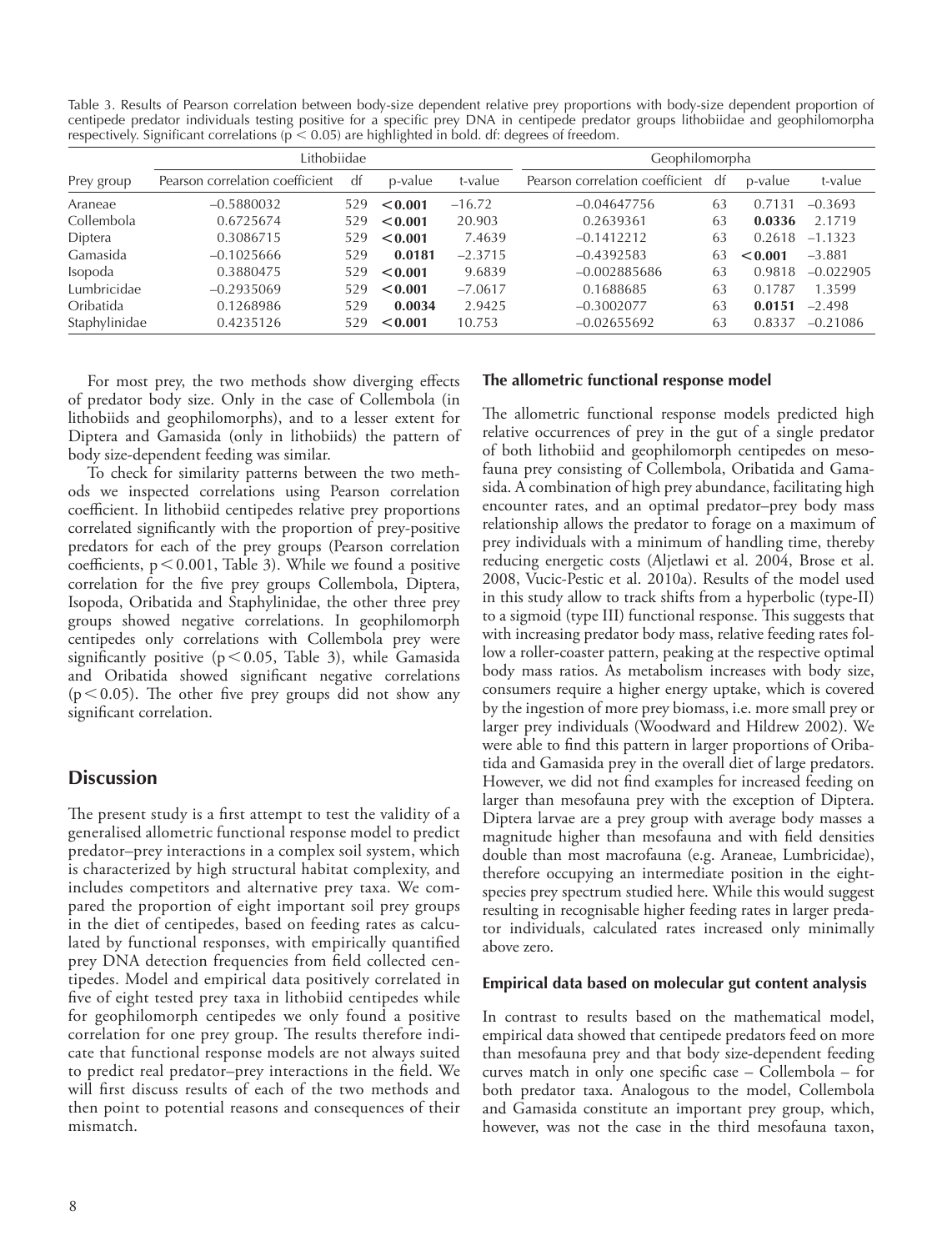Oribatida. While the high abundance and optimal body size of Oribatida suggest them to be ideal prey in the model, other traits, particularly their hard exoskeleton and toxic secretions presumably function as effective defence traits contributing to why they were only rarely consumed (Peschel et al. 2006, Heethoff et al. 2011).

Collembola DNA was detected in most centipedes, particularly medium-sized individuals of both predator taxa. Collembola are abundant in virtually any terrestrial ecosystem and are of high nutritional value, thereby functioning as major prey for a wide range of predators in soil throughout the globe (Marcussen et al. 1999, Bilde et al. 2000, Oelbermann et al. 2008). Using a taxonomic–allometric model, Rall et al. (2011) calculated an optimal body mass ratio of 649 between the lithobiid centipede species *L. forficatus* and the Collembola species *Heteromurus nitidus*. In our study a similar ratio applied to *L. lanuginosus* and *P. armata*, the second and third most often detected Collembola prey species of lithobiid centipedes, respectively.

Lumbricidae, on the other hand, were a far more important prey than expected from the functional response model. Lumbricidae for long have been regarded as major prey of centipedes, in particular geophilomorph species (Lewis 1981), however, their low abundance and big size – even as juveniles – make them an unlikely prey in our allometric model. Using their poison claws, however, centipedes can kill prey far below the optimal body mass ratio (Eason 1964), and this presumably contributed to underestimating the importance of Lumbricidae as prey of centipedes.

Interestingly, we found a strong increase in feeding on Diptera larvae with lithobiid body size, much stronger than predicted by the model. In combination with reduced feeding on other important prey, Collembola and Lumbricidae, this suggests prey switching towards this abundant prey of high nutritional value (Oelbermann and Scheu 2002). Prey switching has been reported in many studies (Hohberg and Traunspurger 2005, Petchey et al. 2008) and its frequency is increasing if predators become larger, presumably due to a combination of effects of habitat structure and optimal foraging processes (Murdoch and Oaten 1975, Kalinkat et al. 2013a).

Habitat structure modifies lithobiid feeding by allowing small prey such as Collembola but also small Lumbricidae, to take refuge from predation, forcing particularly large predator individuals to focus on more accessible prey dwelling in the upper litter layer (Günther et al. 2014). Simultaneously, larger predators have higher energetic demands forcing them to hunt for larger prey, i.e. bigger individuals of species already feeding upon or a new larger species. Higher energetic costs of killing, ingesting and digesting prey (i.e. 'handling time'), such as large tipulid fly larvae or earthworms are more easily balanced by the prey's high nutritional value. However, our results suggest that to meet their nutritional and energetic demands, large lithobiid centipedes cannot be too selective in their prey choice: their spectrum still includes mesofauna prey and also encompasses Isopoda and Staphylinidae. These

results confirm earlier studies showing that the prey spectrum of predators broadens with predator body size, suggesting that large predators exploit prey communities more efficiently (Cohen et al. 1993, Woodward and Hildrew 2002). On the other hand, our findings argue against suggestions that at high density of extraguild prey, intraguild predation is negligible (Halaj and Wise 2002, Eitzinger and Traugott 2011). Further, the results contradict findings that the role of intraguild predation is reduced in well-structured habitats providing refuge for intraguild prey (Finke and Denno 2002, Janssen et al. 2007).

# **Causes of match and mismatch of functional response model and molecular gut content analysis**

Comparing feeding rates with data on gut content analysis comes with certain restrictions. Correct quantification of prey DNA in a field caught predator, which would allow to measure prey proportions in a generalist predator, still is difficult (Deagle et al. 2013). Molecular ecologists therefore rely on DNA detection frequencies based on prey DNA presence/ absence, favourably on a large set of field-caught predators, which minimises the stochastic effect of time-dependent DNA detection success. Hence, the number of screened geophilomorph centipedes in this study may have been too low for correctly reflecting prey capture events and this may have contributed to the mismatch of model and empirical data for this predator group.

Comparing prey DNA detection frequencies (i.e. number of predators tested positive for prey DNA) with feeding rates (i.e. the number of prey individuals ingested by a predator individual) is possible when assuming that prey DNA detection frequency correlates with predation rates (Traugott et al. 2013, Baker et al. 2014). While the modelled prey proportions sum up to 100%, DNA detection frequencies never reach 100%. This can be caused by low DNA detection rates (e.g. due to low primer performance, low amount of prey DNA) or due to the biology of the predator, such as starving phases. While we were vigilant to reduce the effect of laboratory-derived biases, we cannot rule out that the latter contributed to mismatches between model and empirical results.

Based on gut content analysis, predator body size and prey taxon proved to be the two major drivers of prey capture by centipede predators, corroborating previous studies employing functional response models (Vucic-Pestic et al. 2010b, Rall et al. 2011). Allometry-based feeding has proved to be a universal pattern in many systems (Brose et al. 2006), indicating that body size serves as a 'supertrait' explaining most variance in predator–prey interactions. A positive correlation between DNA results and the allometric functional response model for five out of eight prey of lithobiid centipedes points at the importance of body size in this soil system.

One of the reasons for the lack of correlation between DNA results and the allometric functional response model in three of eight prey of lithobiid centipedes and one of eight prey of geophilomorph centipedes might be due to the fact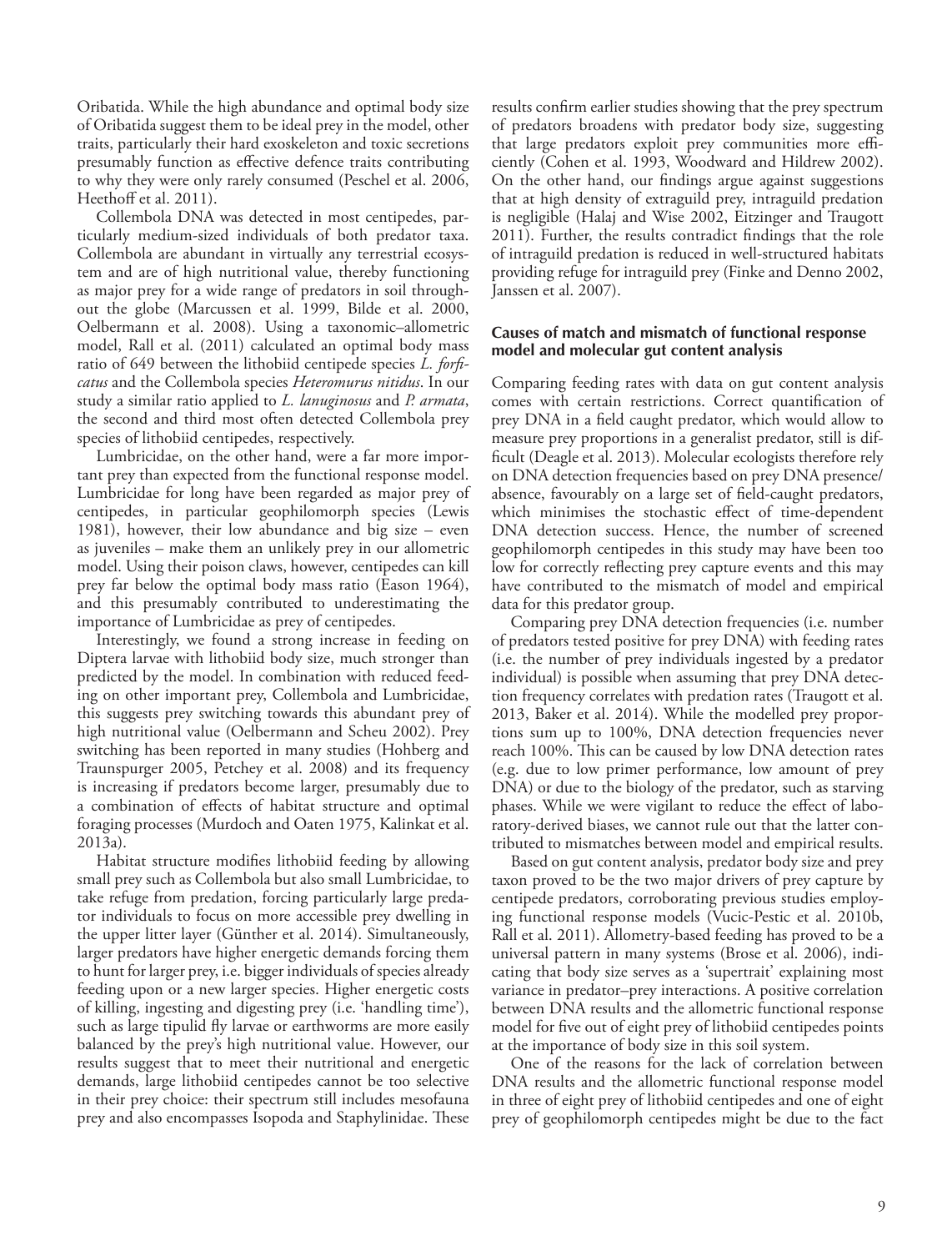that gut content analysis cannot discriminate between feeding on small larval and large adult stages of a given prey taxon. We used average prey body masses from animals collected in the field to calculate feeding rates. Therefore, while we know about the average distribution of prey sizes in the field, we do not know about preferential prey sizes of centipede predators.

Moreover, prey-specific traits, such as sclerotization and toxicity, presumably contributing to reduced prey capture are rarely implemented in functional response models (but see Heethoff and Rall 2015), indicating that the model needs to be extended to include defence traits of prey. Kalinoski and DeLong (2016) stress the importance of prey traits in a simple aquatic system believed to be dominated by allometric constraints. This may be even more important for predator–prey interactions in soil, with its multitude of organism on small spatial scale. Additionally, we have to consider specific predator traits such as use of poison claws, which allows centipedes to attack and kill prey above their optimal body-size ratio. To improve the prediction success of functional response models we therefore call for more data from specific laboratory feeding trials which are calibrated with results from field studies.

### **Conclusions**

The present study, for the first time, tested the power of functional response models to predict allometry-based prey choice in a natural setting by comparing model predictions with empirical data based on molecular gut content analysis. The results suggest the models to correctly predict prey consumption by lithobiid predators in five out of eight prey taxa studied, however, the empirical data also showed that feeding interactions in soil also depend on factors which are not considered in the functional response model. For improving the effectiveness of allometric functional response models in predicting food web interactions in the field, additional traits of prey species, such as defence characteristics, have to be included.

*Acknowledgements –* We thank the managers of the three Exploratories, Kirsten Reichel-Jung, Swen Renner, Katrin Hartwich, Sonja Gockel, Kerstin Wiesner and Martin Gorke for their work in maintaining the plot and project infrastructure; Christiane Fischer and Simone Pfeiffer for giving support through the central office, Michael Owonibi for managing the central data base, and Markus Fischer, Eduard Linsenmair, Dominik Hessenmöller, Jens Nieschulze, Daniel Prati, Ingo Schöning, François Buscot, Ernst-Detlef Schulze, Wolfgang W. Weisser and the late Elisabeth Kalko for their role in setting up the Biodiversity Exploratories project. We particularly want to thank Olga Ferlian, Stephan Töppich and David Ott for their help with fieldwork, Bernhard Klarner for providing data on prey abundance and Christoph Digel and Amrei Binzer for help with statistics.

*Funding* – The work has been funded by the DFG Priority Program 1374 "Infrastructure-Biodiversity-Exploratories". BCR gratefully acknowledges support by the German Centre for Integrative Biodiversity Research (iDiv) Halle-Jena-Leipzig funded by the German Research Foundation (FZT 118).

*Permits* – Field work permits were issued by the responsible state environmental offices of Thüringen (according to  $\hat{\sqrt{2}}$  Bbg NatSchG).

*Conflict of interest* – The authors of this work have no competing interests to disclose.

# **References**

- Aljetlawi, A. A. et al. 2004. Prey–predator size-dependent functional response: derivation and rescaling to the real world. – J. Anim. Ecol. 73: 239–252.
- Baker, R. et al. 2014. Fish gut content analysis: robust measures of diet composition. – Fish Fish. 15: 170–177.
- Barrios-O'Neill, D. et al. 2015. Predator-free space, functional responses and biological invasions. – Funct. Ecol. 29: 377–384.
- Barrios-O'Neill, D. et al. 2016. On the context-dependent scaling of consumer feeding rates. – Ecol. Lett. 19: 668–678.
- Bengtsson, J. 1994. Temporal predictability in forest soil communities. – J. Anim. Ecol. 63: 653–665.
- Bilde, T. et al. 2000. The value of Collembola from agricultural soils as food for a generalist predator. – J. Appl. Ecol. 37: 672–683.
- Bluhm, C. et al. 2016. Temporal fluctuations in oribatid mites indicate that density-independent factors favour parthenogenetic reproduction. – Exp. Appl. Acarol. 68: 387–407.
- Brose, U. et al. 2006. Consumer–resource body-size relationships in natural food webs. – Ecology 87: 2411–2417.
- Brose, U. et al. 2008. Foraging theory predicts predator-prey energy fluxes. – J. Anim. Ecol. 77: 1072–1078.
- Burnham, K. P. and Anderson, D. R. 2004. Multimodel inference – understanding AIC and BIC in model selection. – Soc. Methods Res. 33: 261–304.
- Cohen, J. E. et al. 1993. Body sizes of animal predators and animal prey in food webs. – J. Anim. Ecol. 62: 67–78.
- Deagle, B. E. et al. 2013. Quantifying sequence proportions in a DNA-based diet study using Ion Torrent amplicon sequencing: which counts count? – Mol. Ecol. Resour. 13: 620–633.
- DeLong, J. P. 2014. The body-size dependence of mutual interference. – Biol. Lett. 10: 20140261.
- Eason, E. H. 1964. Centipedes of the British Isles. Warne, London.
- Eisenhauer, N. et al. 2008. Efficiency of two widespread nondestructive extraction methods under dry soil conditions for different ecological earthworm groups. – Eur. J. Soil Biol. 44: 141–145.
- Eitzinger, B. and Traugott, M. 2011. Which prey sustains cold-adapted invertebrate generalist predators in arable land? Examining prey choices by molecular gut-content analysis. – J. Appl. Ecol. 48: 591–599.
- Eitzinger, B. et al. 2013. Unveiling soil food web links: new PCR assays for detection of prey DNA in the gut of soil arthropod predators. – Soil Biol. Biochem. 57: 943–945.
- Eitzinger, B. et al. 2014. Effects of prey quality and predator body size on prey DNA detection success in a centipede predator. – Mol. Ecol. 23: 3767–3776.
- Eitzinger, B. et al. 2017. Data from: Testing the validity of functional response models using molecular gut content analysis for prey choice in soil predators. – Dryad Digital Repository,  $\langle \text{http://dx.doi.org/10.5061/dryad.31t0k>}\rangle$ .
- Elliott, J. M. 2004 Prey switching in four species of carnivorous stoneflies. – Freshwater Biol. 49: 709–720.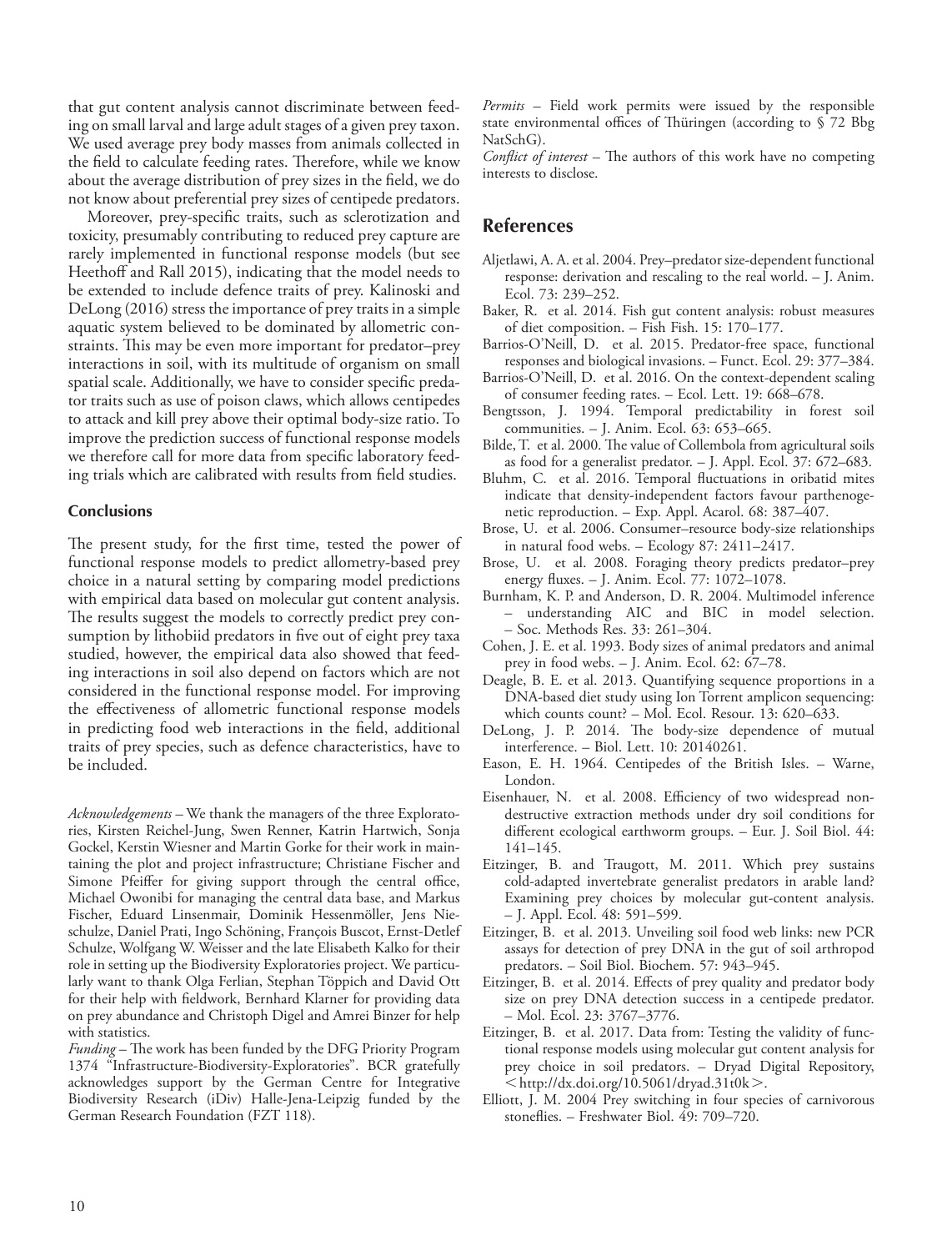- Elliott, J. M. 2006 Prey switching in *Rhyacophila dorsalis* (Trichoptera) alters with larval instar. – Freshwater Biol. 51: 913–924.
- Englund, G. et al. 2011. Temperature dependence of the functional response. – Ecol. Lett. 14: 914–921.
- Finke, D. L. and Denno, R. F. 2002. Intraguild predation diminished in complex-structured vegetation: implications for prey suppression. – Ecology 83: 643–652.
- Fischer, M. et al. 2010. Implementing large-scale and long-term functional biodiversity research: The Biodiversity Exploratories. – Basic Appl. Ecol. 11: 473–485.
- Folmer, O. et al. 1994. DNA primers for amplification of mitochondrial cytochrome c oxidase subunit I from diverse metazoan invertebrates. – Mol. Mar. Biol. Biotechnol. 3: 294–299.
- Gowing, G. and Recher, H. F. 1984. Length–weight relationships for invertebrates from forests in southeastern New South Wales. – Aust. J. Ecol. 9: 5–8.
- Günther, B. et al. 2014. Variations in prey consumption of centipede predators in forest soils as indicated by molecular gut content analysis. – Oikos 123: 1192–1198.
- Halaj, J. and Wise, D. H. 2002. Impact of a detrital subsidy on trophic cascades in a terrestrial grazing food web. – Ecology 83: 3141–3151.
- Hansen, P. J. et al. 1997. Zooplankton grazing and growth: scaling within the 2–2000-micrometer body size range. – Limnol. Oceanogr. 42: 687–704.
- Hauzy, C. et al. 2010. Spatial heterogeneity and functional response: an experiment in microcosms with varying obstacle densities. – Oecologia 163: 625–636.
- Heethoff, M. and Rall, B. C. 2015. Reducible defence: chemical protection alters the dynamics of predator–prey interactions. – Chemoecology 25: 53–61.
- Heethoff, M. et al. 2011. Tasty but protected first evidence of chemical defense in Oribatid mites. – J. Chem. Ecol. 37: 1037–1043.
- Hesterberg, T. et al. 2003. Bootstrap methods and permutation tests. – In: Moore, D. S. and McCabe, G. P. (eds), Introduction to the practice of statistics, 5th edn. W. H. Freeman Co., pp. 4–74.
- Hohberg, K. and Traunspurger, W. 2005. Predator–prey interaction in soil food web: functional response, size-dependent foraging efficiency, and the influence of soil texture. – Biol. Fertility Soils 41: 419–427.
- Holling, C. 1959. Some characteristics of simple types of predation and parasitism. – Can. Entomol. 91: 385–398.
- Janssen, A. et al. 2007. Habitat structure affects intraguild predation. – Ecology 88: 2713–2719.
- Juen, A. and Traugott, M. 2005. Detecting predation and scavenging by DNA gut-content analysis: a case study using a soil insect predator–prey system. – Oecologia, 142: 344–352.
- Kalinkat, G. and Rall, B. C. 2015. Effects of climate change on the interactions between insect pests and their natural enemies. – In: Björkman, C. and Niemelä, P. (eds), Climate change and insect pests. CABI Climate Change Ser., pp. 74–91.
- Kalinkat, G. et al. 2011. The allometry of prey preferences. PloS One 6: e25937.
- Kalinkat, G. et al. 2013a. Habitat structure alters top-down control in litter communities. – Oecologia 172: 877–887.
- Kalinkat, G. et al. 2013b. Body masses, functional responses and predator–prey stability. – Ecol. Lett. 16: 1126–1134.
- Kalinoski, R. M. and DeLong, J. P. 2016. Beyond body mass: how prey traits improve predictions of functional response parameters. – Oecologia 180: 543–550.
- Kempson, D. et al. 1963. A new extractor for woodland litter. – Pedobiologia 3: 1–21.
- Klarner, B. et al. 2014. Trophic shift of soil animal species with forest type as indicated by stable isotope analysis. – Oikos 123: 1173–1181.
- Latzel, R. 1880. Die Myriapoden der österreichisch–ungarischen Monarchie. 1. Bd.: Die Chilopoden. – Holder, Wien.
- Lang, B. et al. 2011. Warming effects on consumption and intraspecific interference competition depend on predator metabolism. – J. Anim. Ecol. 81: 516–523.
- Lewis, J. G. E. 1981. The biology of centipedes. Cambridge Univ. Press.
- Marcussen, B. M. et al. 1999. The value of two Collembola species as food for a linyphiid spider. – Entomol. Exp. Appl. 92: 29–36.
- Mercer, R. D. et al. 2001. Invertebrate body sizes from Marion Island. – Antarct. Sci. 13: 135–143.
- Messier, F. 1994. Ungulate population models with predation: a case study with the North American moose. – Ecology 75: 478–488.
- Murdoch, W. W. and Oaten, A. 1975. Predation and population stability. – Adv. Ecol. Res. 9: 1–131.
- Nielsen, J. M. et al. 2017. Diet tracing in ecology: method comparison and selection. – Methods Ecol. Evol. 2017: 1–14.
- Oelbermann, K. and Scheu, S. 2002. Effects of prey type and mixed diets on survival, growth and development of a generalist predator, *Pardosa lugubris* (Araneae: Lycosidae). – Basic Appl. Ecol. 291: 285–291.
- Oelbermann, K. et al. 2008. Utilization of prey from the decomposer system by generalist predators of grassland. – Oecologia 155: 605–617.
- Pawar, S. et al. 2012. Dimensionality of consumer search space drives trophic interaction strengths. – Nature 486: 485–489.
- Peschel, K. et al. 2006. Do oribatid mites live in enemy-free space? Evidence from feeding experiments with the predatory mite *Pergamasus septentrionalis*. – Soil Biol. Biochem. 38: 2985–2989.
- Petchey, O. L. et al. 2008. Size, foraging and food web structure. – Proc. Natl Acad. Sci. USA 105: 4191–4196.
- Peters, K. J. et al. 2014. Fine-scale diet of the australian sea lion (Neophoca cinerea) using DNA-based analysis of faeces. – Mar. Ecol. 36: 347–367.
- Pollierer, M. M. and Scheu, S. 2017. Driving factors and temporal fluctuation of Collembola communities and reproductive mode across forest types and regions. – Ecol. Evol. 7: 4390–4403.
- Pompanon, F. et al. 2012. Who is eating what: diet assessment using next generation sequencing. – Mol. Ecol. 21: 1931–1950.
- Poser, T. 1988. Chilopoden als Prädatoren in einem Laubwald. – Pedobiologia 31: 261–281.
- Rall, B. C. et al. 2011. Taxonomic versus allometric constraints on non-linear interaction strengths. – Oikos 120: 483–492.
- Rall, B. C. et al. 2012. Universal temperature and body-mass scaling of feeding rates. – Phil. Trans. R. Soc. B 367: 2923–2934.
- Riede, J. O. et al. 2011. Size-based food web characteristics govern the response to species extinctions. – Basic Appl. Ecol. 12: 581–589.
- Sarnelle, O. and Wilson, A. E. 2008. Type III functional response in *Daphnia*. – Ecology 89: 1723–1732.
- Schneider, F. D. et al. 2012. Body mass constraints on feeding rates determine the consequences of predator loss. – Ecol. Lett. 15: 436–443.
- Skalski, G. T. and Gilliam, J. F. 2001. Functional responses with predator interference: viable alternatives to the Holling type II model. – Ecology 82: 3083–3092.